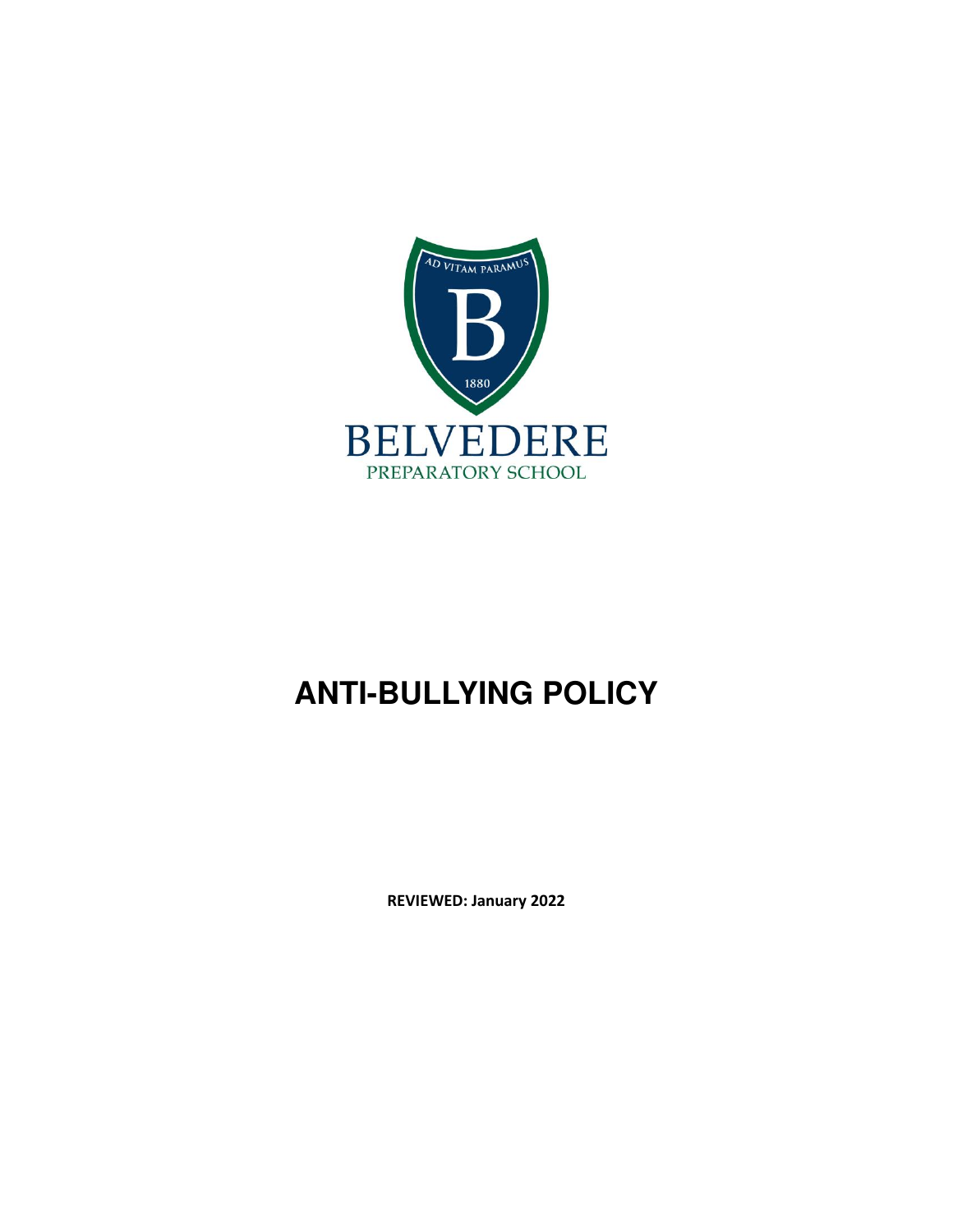### **Anti-Bullying Policy**

*Every child should be able to learn and every adult work in a school environment free from bullying of any kind and in which they feel safe and supported.* 

This policy acknowledges that bullying is wrong and damages individuals. At The Belvedere Preparatory School, we do all that we can to prevent bullying by promoting and developing a school ethos in which bullying is regarded as unacceptable.

In line with The Equality Act (2010) this covers age, disability, gender reassignment, pregnancy and maternity, race, religion or belief, sex and sexual orientation.

The Belvedere Preparatory School also acknowledges that The Independent School Standards Regulations (2010) provide that the proprietor is required to ensure that an effective anti-bullying strategy is drawn up and implemented.

This policy should be referenced with:

- Equal Opportunities Policy
- Child Safety Policy
- Behaviour Policy
- ICT Policies:
- Complaints Policy
- SEND Policy
- PHSe Policy

This document should be read in conjunction with the school's Child Protection Policy. The school is committed to train staff on a regular basis to manage all aspects related to both policies. This policy pays due regard to 'safe to learn – embedding anti bullying work in schools'.

#### **September 2020**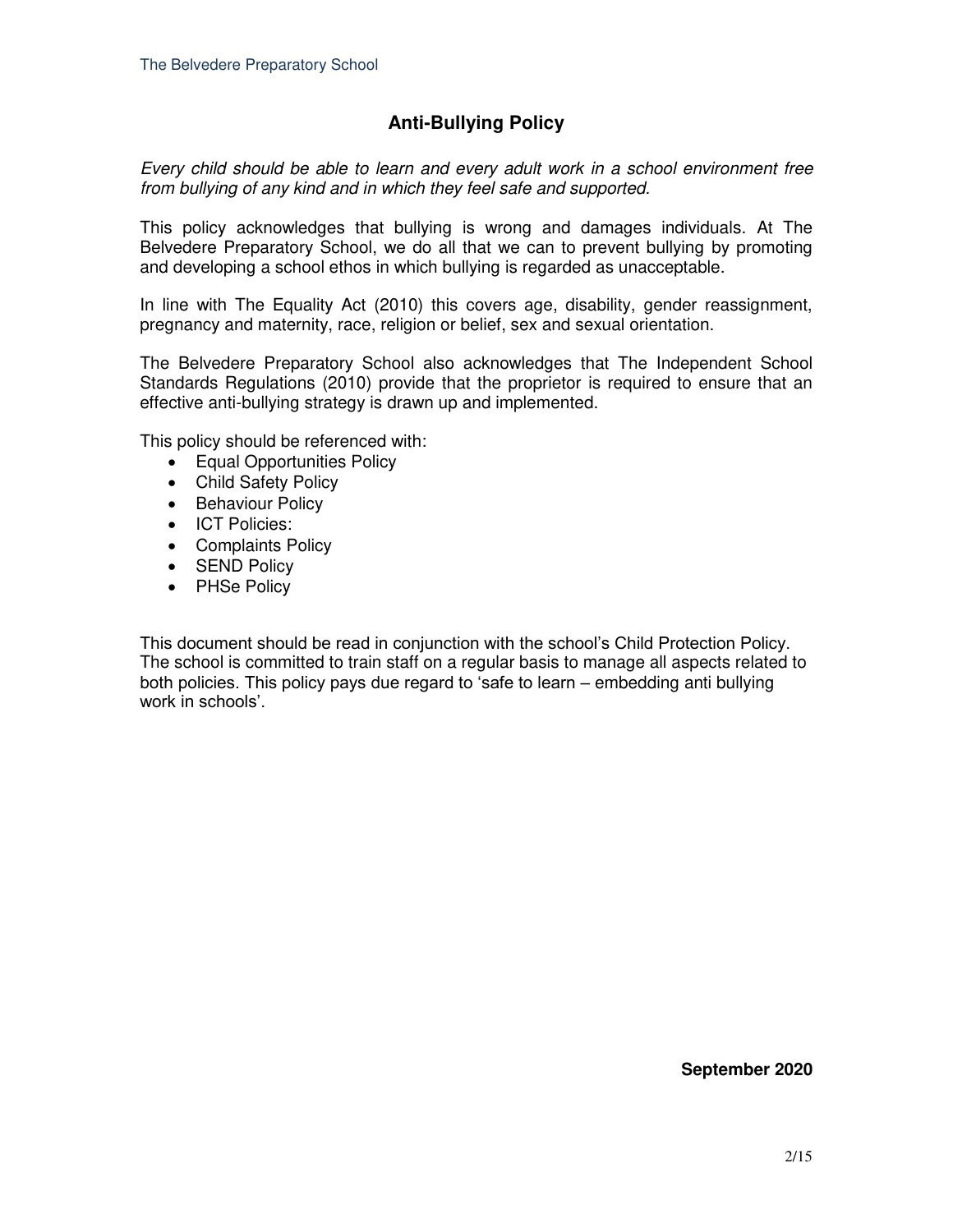#### **1 Key members**

Miss C Burnham Headmistress

Ms A Jones **Deputy Head Teacher** Miss S Clarke **PSHe Lead/Director of Sport** Mr M McGary Board of Governors<br>
School Council School C Reference: School Council Policy

#### **2 Definitions**

2.1 Bullying is defined as deliberately hurtful behaviour, by an individual or a group, which intentionally hurts another individual or group, either physically or emotionally and possibly causing psychological damage. It is usually repeated over a period of time, where it is often difficult for those being bullied to defend themselves. It can happen anywhere, both in and out of school.

Bullying can have a negative life-long impact. It can make it difficult for children to learn and can have a lasting detrimental effect on their lives. Young people who have been bullied can become anxious and withdrawn, depressed or aggressive. Some turn to substance misuse as a way of dealing with it emotionally and, at worst, bullying has been a factor in suicide. (Although bullying is not a specific criminal offence, there are criminal laws which apply to harassment and threatening behaviour).

- 2.2 The Bullying can take various different forms, including:
	- Racial/Religious/Cultural where someone is made to feel inferior because of their background, culture or religion.
	- Sexual/sexist bullying based on something specifically linked to gender.
	- Homophobic bullying based on sexual orientation
	- Special Needs or Disability any exploitation of a particular aspect of a child's disability and/or special educational needs
	- Because a child is adopted or a carer
	- Cyber-bullying via technology. For example, internet/mobile phones, email, social networks, text messages, photographs. (Please refer to separate section, below.)
- 2.3 Pupils in our school have interpreted and adopted their own definition in consultation with School Council. (see appendix 1)

#### **3. Responsibilities**

#### **3.1 School**

3.1.1 The ethos of the school encourages and supports an atmosphere of mutual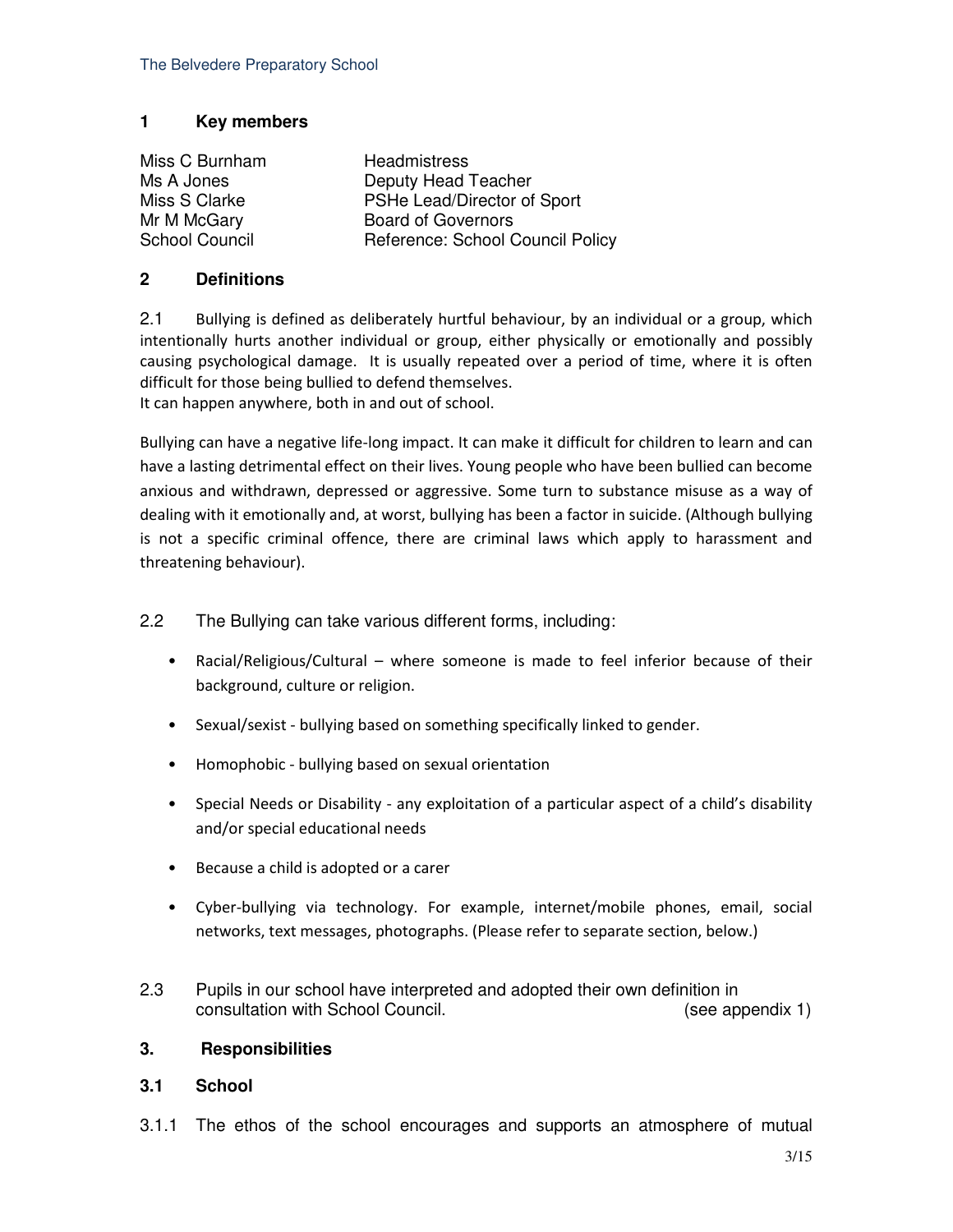respect and understanding.

- 3.1.2 Pupils are helped to develop positive strategies and to become assertive without using threats or violence. This process is on-going but is formally addressed in PSHE lessons and in cross curricula subjects
- 3.1.3 Pupils are assured that someone will listen to their version of events. 3.1.4 Systems are in place to allow all staff to report concerns about pupils to the senior staff or **Figupil's** tutor. Pupils being bullied will be consulted and kept informed of action being taken.
- 3.1.4 In serious incidents, statements will be taken and recorded from all involved in and witnessing incidents.
- 3.1.5 Counselling by an appropriate person will be offered to all sides.
- 3.1.6 The school will undertake to remove from school on a temporary or permanent basis anyone who makes another person's life miserable. These decisions will be made at the discretion of the Management Boards and all normal rights to appeal will exist. *Reference: Exclusions and Complaints Policy*

#### **3.2 Staff**

- 3.2.1 Consider all forms of bullying unacceptable.
- 3.2.2 Seek to prevent bullying from taking place using a range of methods which are preventative and help to establish a climate of trust and respect for all through PSHE and curriculum based work. *Reference: PHSe Policy*
- 3.2.3 Are alert to the signs and symptoms of bullying. (appendix II)
- 3.2.4 Will provide opportunities to particular individuals to discuss concerns, if they suspect that that a child is being bullied.

#### **3.3 Pupils**

- 3.3.1 Are aware of what bullying is and what it is not. (appendix III)
- 3.3.2 Are encouraged to tell anybody they trust if they are being bullied or if they have witnessed are any incidents of bullying.
- 3.3.3 Are invited to express their views about school issues, including bullying, through the school council.
- 3.3.4 Participate in Anti-Bullying Week and other curriculum based work on antibullying. The contract of the contract of the contract of the contract of the Policy Reference: PHSe Policy
- 3.3.5 Pupil Questionnaire from Anti Bullying Alliance completed for Year 4 Year 6.

#### **3.4 Parents**

- 3.4.1 Actively promote their child's school Anti-Bullying Policy (available on School Website).
- 3.42 Are alert to some common signs and symptoms of bullying. (appendix IV)
- 3.4.3 Immediately contact their child's teacher or the Headmistress if their child is being bullied or they suspect that their child maybe the perpetrator of bullying.
- 3.4.4 Support their child at home and school in developing positive anti-bullying skills.

#### **4. Management of Bullying Incidents**

#### **4.1 At school**

- 4.1.1 Members of Support Staff will immediately refer any acts of bullying they are aware of to the appropriate class teacher.
- 4.1.2 Class teachers will immediately investigate any acts of bullying that they are made aware of.
- 4.1.3 Allegations of bullying both the incident and outcome must be recorded, kept on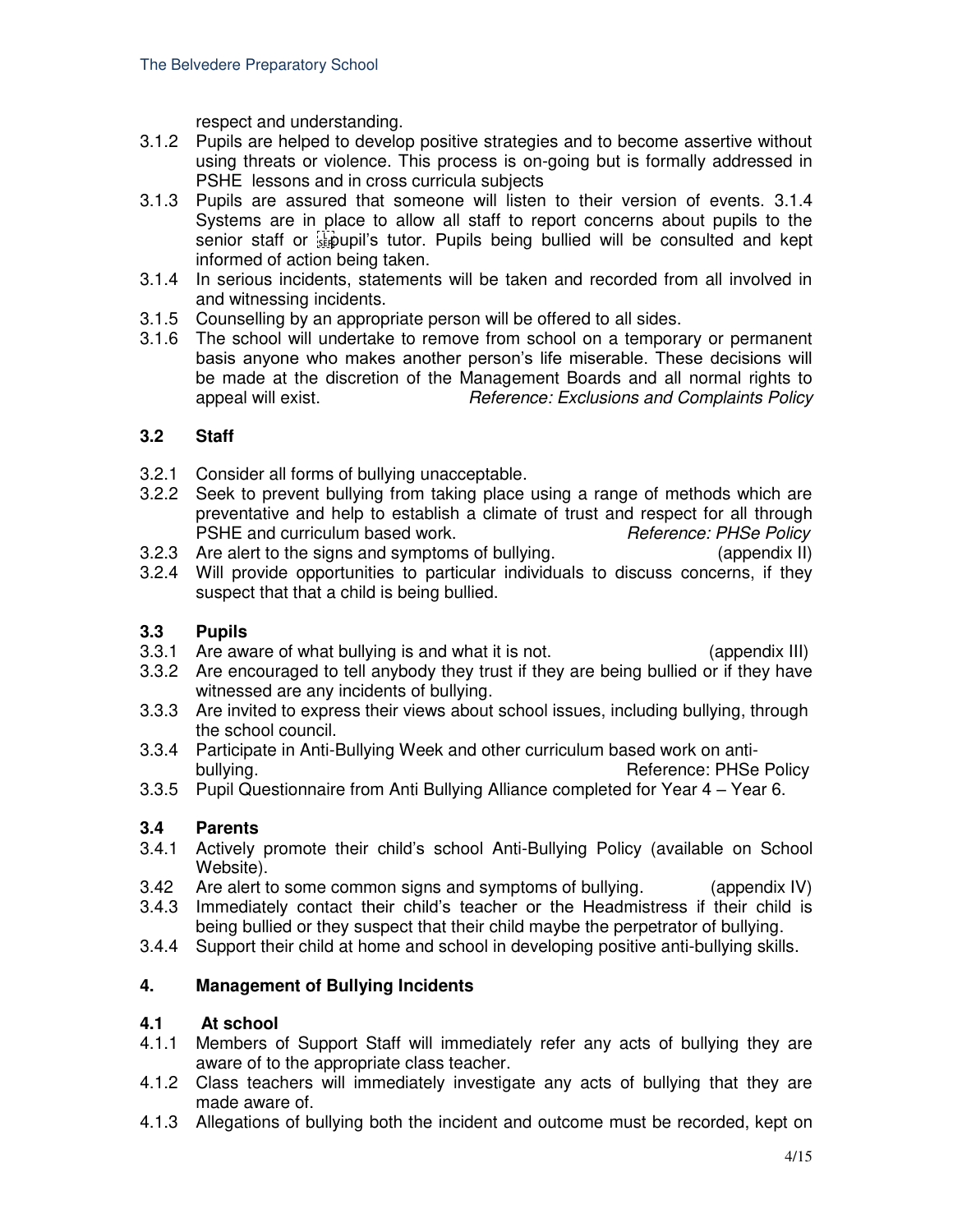record in the Blue Class file and a copy given to the Deputy Head Teacher.

- 4.1.4 An appropriate level of counselling should be offered to support the victim of bullying.
- 4.1.5 An appropriate level of time should be spent talking to the child who has bullied, explaining why the action was wrong and helping them to change behaviour in the future.
- 4.1.6 In some instances it will be appropriate to refer incidents on to the Deputy Head or Headmistress, who will follow the same procedure and record the incident and the outcome. These incidents will be recorded on forms F1-3 and stored in our School Anti-Bullying Log. (see appendix V)
- 4.1.7 If a child is repeatedly involved in bullying other children, the child's parents will be invited into the school to discuss the situation and the steps necessary to be taken to address the issue. This action will be recorded on forms F 1-3 and stored in our School Anti-Bullying Log.
- 4.1.8 In the most extreme cases, where these procedures have proven ineffective, the Head Teacher will consult with external support agencies.

#### **4.2 Outside School**

- 4.2.1 The same expectations of behaviour we have for our pupils on the school premises apply equally to off-site behaviour.
- 4.2.2 The same procedures within this policy will apply equally to pupils if they are:
	- Taking part in any school-organised or school-related activity
	- Travelling to or from school
	- Wearing school uniform or are in some other way identifiable as a pupil at Belvedere Preparatory School.
- 4.2.3 Where criminal incidents are reported, the school has a duty to inform the police.

#### **5. Sanctions**

5.1 Depending on the seriousness of the incident/s the normal school sanctions will be used as outlined in our School Behavior Policy.

*Reference: School Behaviour Policy*

- 5.2 Sanctions must be given with appropriate support to ensure that further incidents are prevented.
- 5.3 Belvedere Preparatory School is an inclusive school and look at each child as an individual. We aim to integrate children with special educational needs within the mainstream setting as much as possible whilst catering for their individual needs with adjustments to the learning environment and specialist support or provision as required

**6. ICT** *Reference: Safeguarding Policy and Safer Use of ICT Policy*  6.1 Cyberbullying is a "method" of bullying, rather than a "type" of bullying. It includes bullying via text message; via instant messenger services and social network sites; via email; and via images or videos posted on the internet or spread via mobile phone. (appendix IV)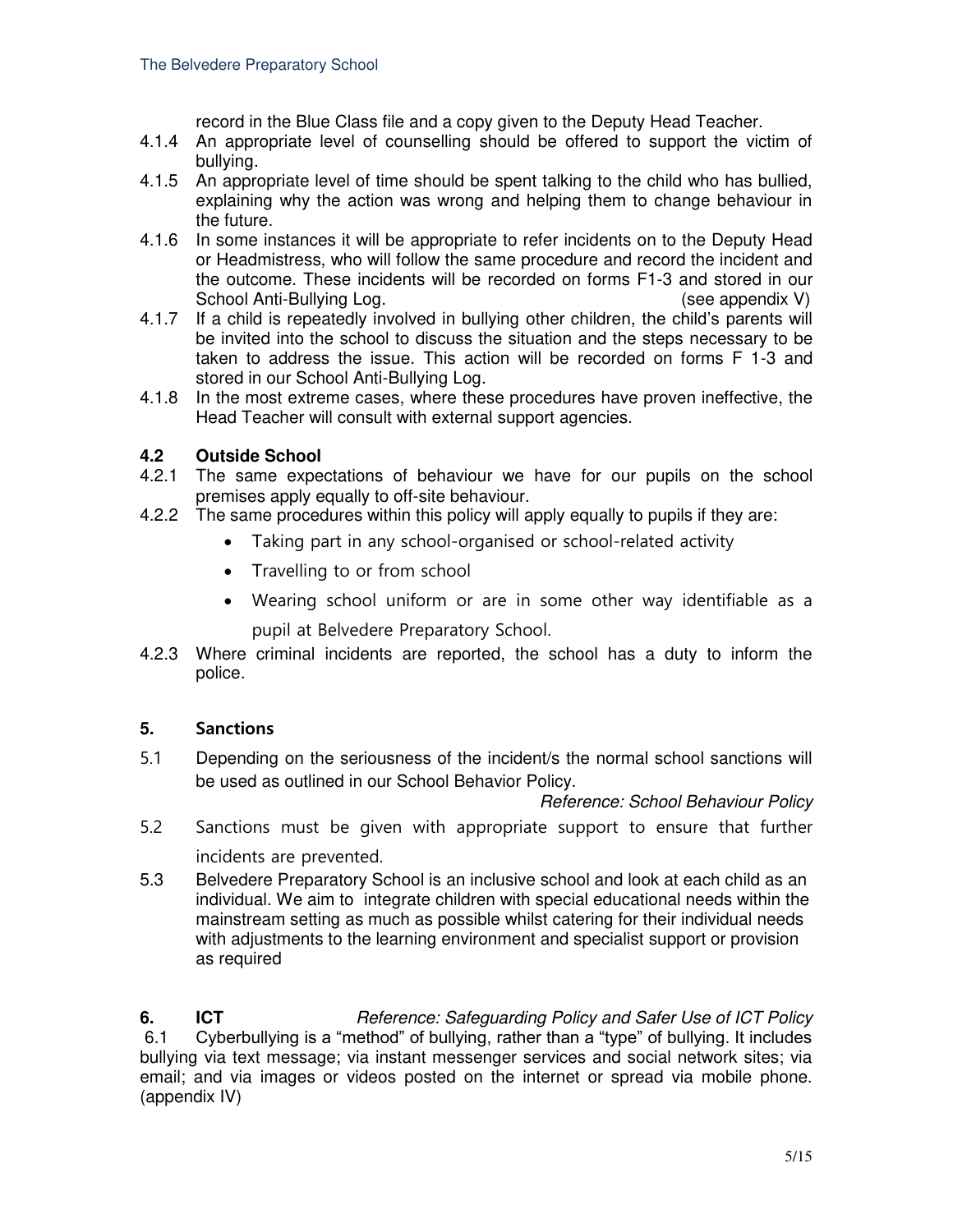- 6.2 The Belvedere Preparatory School's e-learning and existing acceptable use policies should be published and widely publicised.
- 6.3 Incidents of cyberbullying should be recorded and monitored in the same way as other incidents of bullying.
- 6.4 Safer Use of internet taught to pupils through Assembly in line with Safer Use of Internet initiatives – Safer Use of Internet Day (February)

**7.1 SEND** *Reference: SEND Policy* 

- 7.1 Research shows that children and young people with SEN and disabilities are more at risk of bullying than their peers.
- 7.2 Children and young people with special educational needs and disabilities do not always have the levels of social confidence and competence and the robust friendship bonds that can protect against bullying.
- 7.3 Where children with SEN and disabilities are themselves found to be bullying, in most cases (except those related to specific conditions) schools should expect the same standards of behaviour as those that apply to the rest of the school community, having made the reasonable adjustments necessary.

#### **8. Resources**

- 8.1 Anti bullying resources stored in Medical Room
- 8.2 Internet resources *(see appendix V1)*

#### **9. Complaints**

- 9.1 If parents or carers are not satisfied with the school's response, they should contact the Headmistress.
- 9.2 If parents still remain dissatisfied, they should follow the school's complaints procedure.*Reference Complaints Policy*

#### **10. Monitoring, Evaluation and Review:**

**Review Date:** January 2023

- 10.1 To ensure that this policy is effective, it will be regularly monitored and evaluated
- 10.2 All incidents of bullying are monitored through the school's anti-bullying log-book
- 10.3 Staff will monitor incidents of bullying on a regular basis at weekly meetings under care
- 10.4 The SLT will look closely at school records half termly to look for patterns and will adopt early intervention or pre-emptive measures if required.
- 10.5 Questionnaires completed by the whole school community, together with focus groups, including parents and pupils (through our school council) will be used to gauge the effectiveness of this policy.
- 10.6 The head teacher will submit an annual report to The BPS Management Board and Parents.
- 10.7 The Belvedere Preparatory School will review this policy on an annual basis.

| 100101120101                          | $0$ unuur $0 - 0$ |       |  |
|---------------------------------------|-------------------|-------|--|
|                                       |                   |       |  |
| <b>Headmistress</b>                   |                   | Date: |  |
| <b>BPS Management</b><br><b>Board</b> |                   | Date: |  |

٦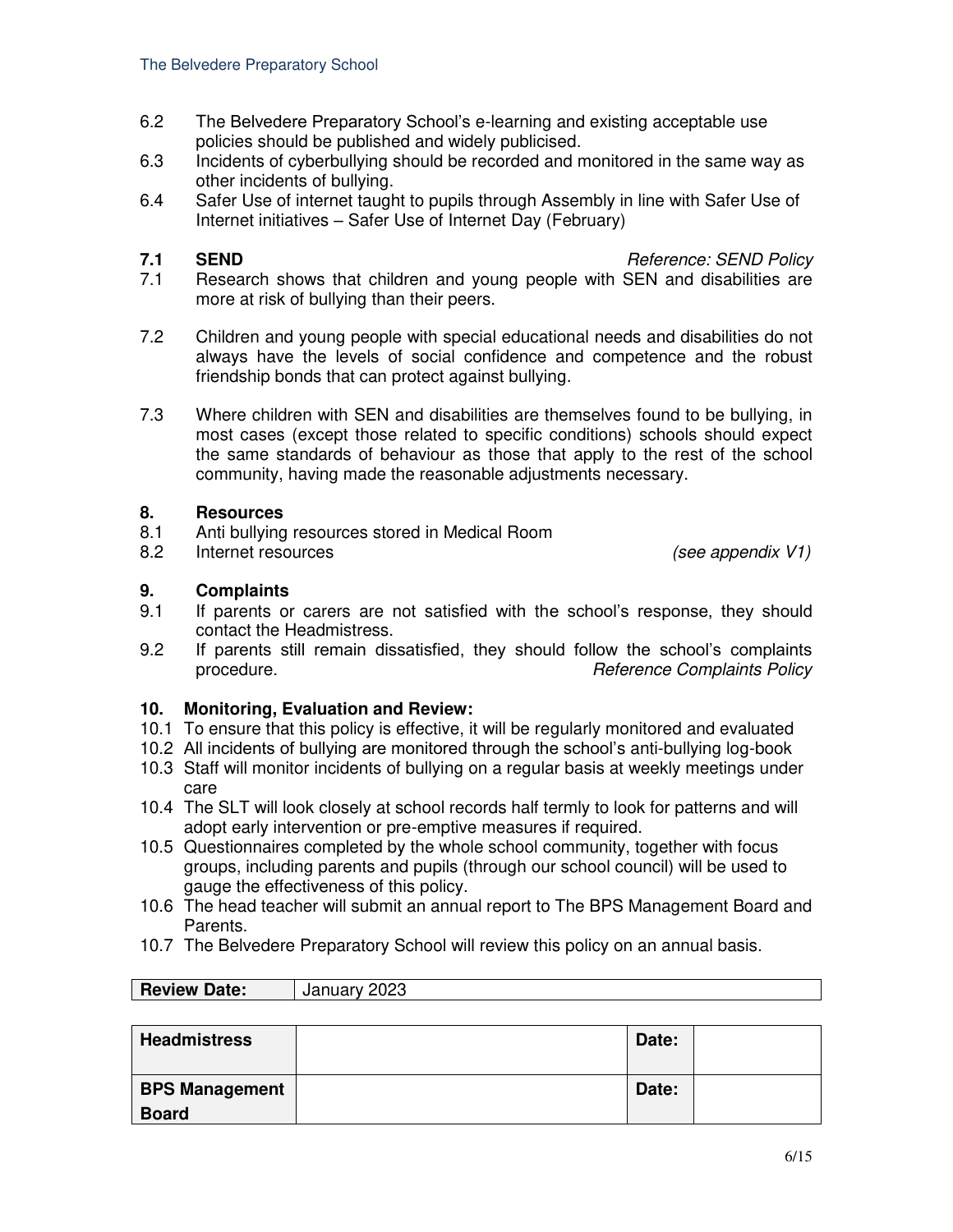#### **Appendix I**

Bullying can happen between two individuals in private or it can happen in the presence of others. It can happen by text messaging or over the internet.

It is bullying if it is Several Times, On Purpose. 'STOP'

Bullying includes

- name calling
- taunting
- mocking
- gossiping and spreading hurtful rumours
- excluding people from groups
- $\bullet$  kicking
- hitting
- pushing
- taking belongings
- inappropriate text messaging and e-mailing
- sending offensive messages by phone

Bullying is not: the odd occasion of falling out with friends, having an argument or when the occasional trick or joke is played on someone.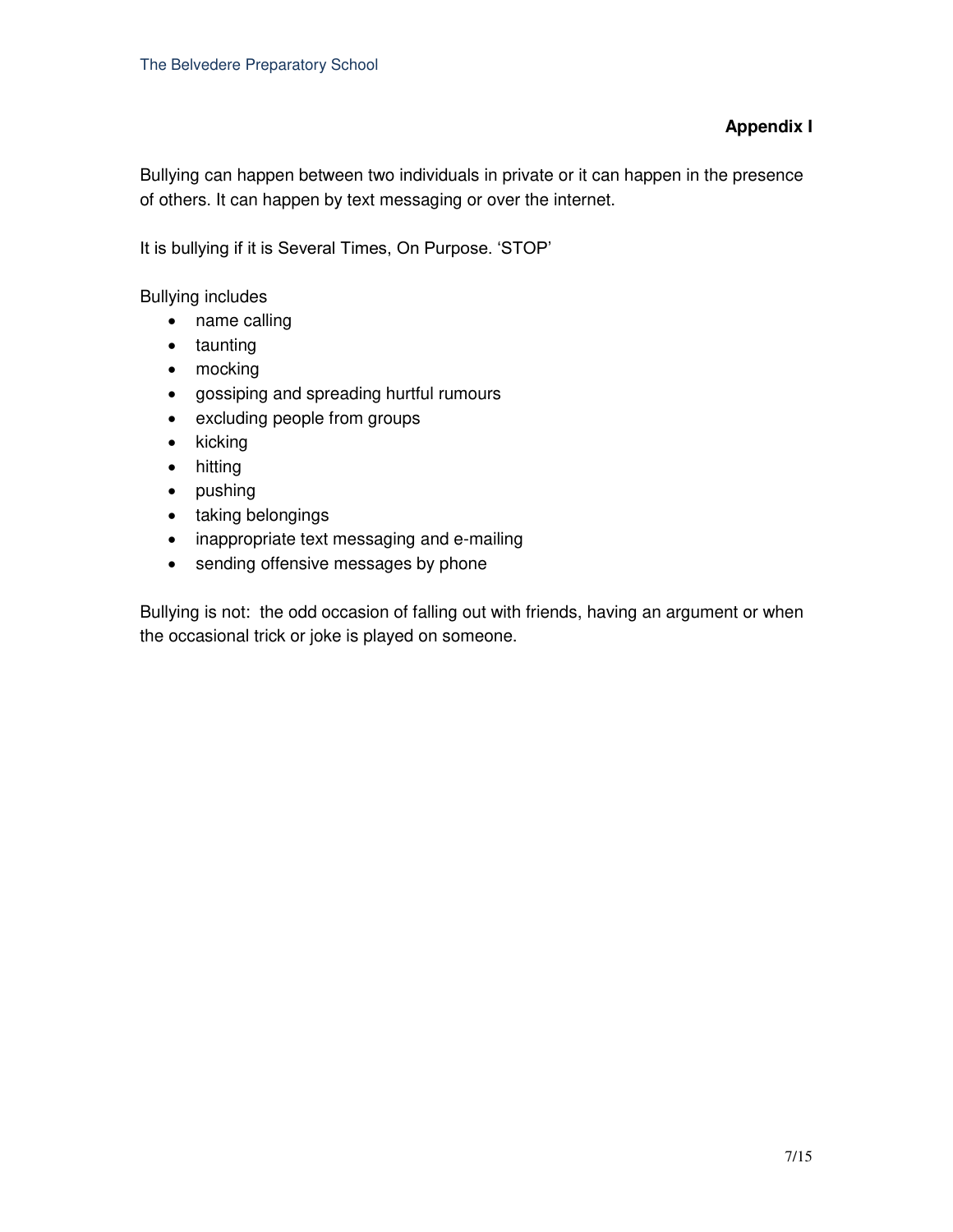#### **Signs and Symptoms**

A child may indicate by signs or behaviour that he or she is being bullied. Adults should be aware of these possible signs and that they should investigate if a child:

- changes their usual routine
- is unwilling to go to school (school phobic)
- becomes withdrawn anxious, or lacking in confidence
- starts stammering
- cries themselves to sleep at night or has nightmares
- feels ill in the morning
- begins to do poorly in school work
- comes home with clothes torn or books damaged
- has possessions which are damaged or " go missing"
- asks for money or starts stealing money (to pay bully)
- has personal possessions continually "lost"
- has unexplained cuts or bruises
- becomes aggressive, disruptive or unreasonable
- is bullying other children or siblings
- stops eating
- is frightened to say what's wrong
- gives improbable excuses for any of the above
- is afraid to use the internet or mobile phone
- is nervous & jumpy when a cyber message is received

These signs and behaviours could indicate other problems, but bullying should be considered a possibility and should be investigated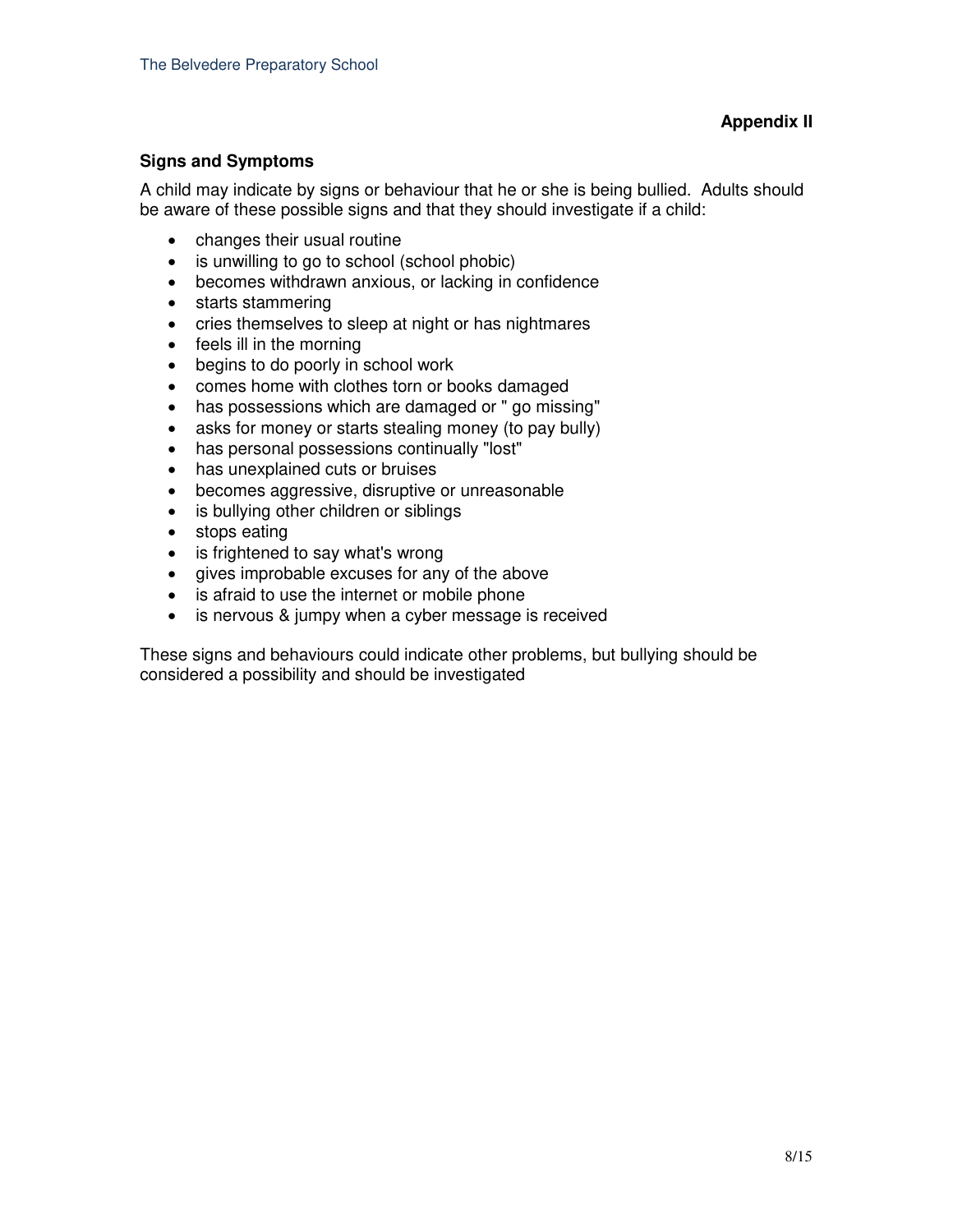#### **Appendix III**

The SEAL learning objectives related to anti-bullying are:

#### **First School (Nursery, Reception & Year 1)**

- I know I belong in my classroom.
- I like the ways we are all different and can tell you something special about me.
- I can tell you some ways in which children can be unkind and bully others.
- I can tell you how it feels when someone bullies you.
- I can be kind to children who have been bullied.
- I know who I could talk to in school if I was feeling unhappy or being bullied.
- I know what to do if I am bullied.

#### **Year 2**

• I can tell you what bullying is.

• I can tell you some ways in which I am the same and different from my friends.

- I am proud of the ways in which I am different.
- I can tell you how someone who is bullied feels.
- I can be kind to children who are bullied.

• I know that when you feel sad, it affects the way you behave and how you think.

• I know some people in and out of school who I could talk to if I was feeling unhappy or being bullied.

• I know what to do if I am bullied.

#### **Years 3 and 4**

• I know what it means to be a witness to bullying.

• I know that witnesses can make the situation

better or worse by what they do.

• I know how it might feel to be a witness to and a target of bullying.

• I can tell you why witnesses sometimes join in with bullying or don't tell.

• I can tell you some ways of helping to make

someone who is being bullied feel better.

• I know that sometimes bullying is hard to spot, and I know what to do if I think it is going on but I am not sure.

• I can problem solve a bullying situation with others.

#### **Years 5 and 6**

• I understand how rumour spreading and name calling can be bullying behaviours.

• I can explain the difference between direct and indirect types of bullying.

• I can explain some of the ways in which one person (or group of people) can have power over another.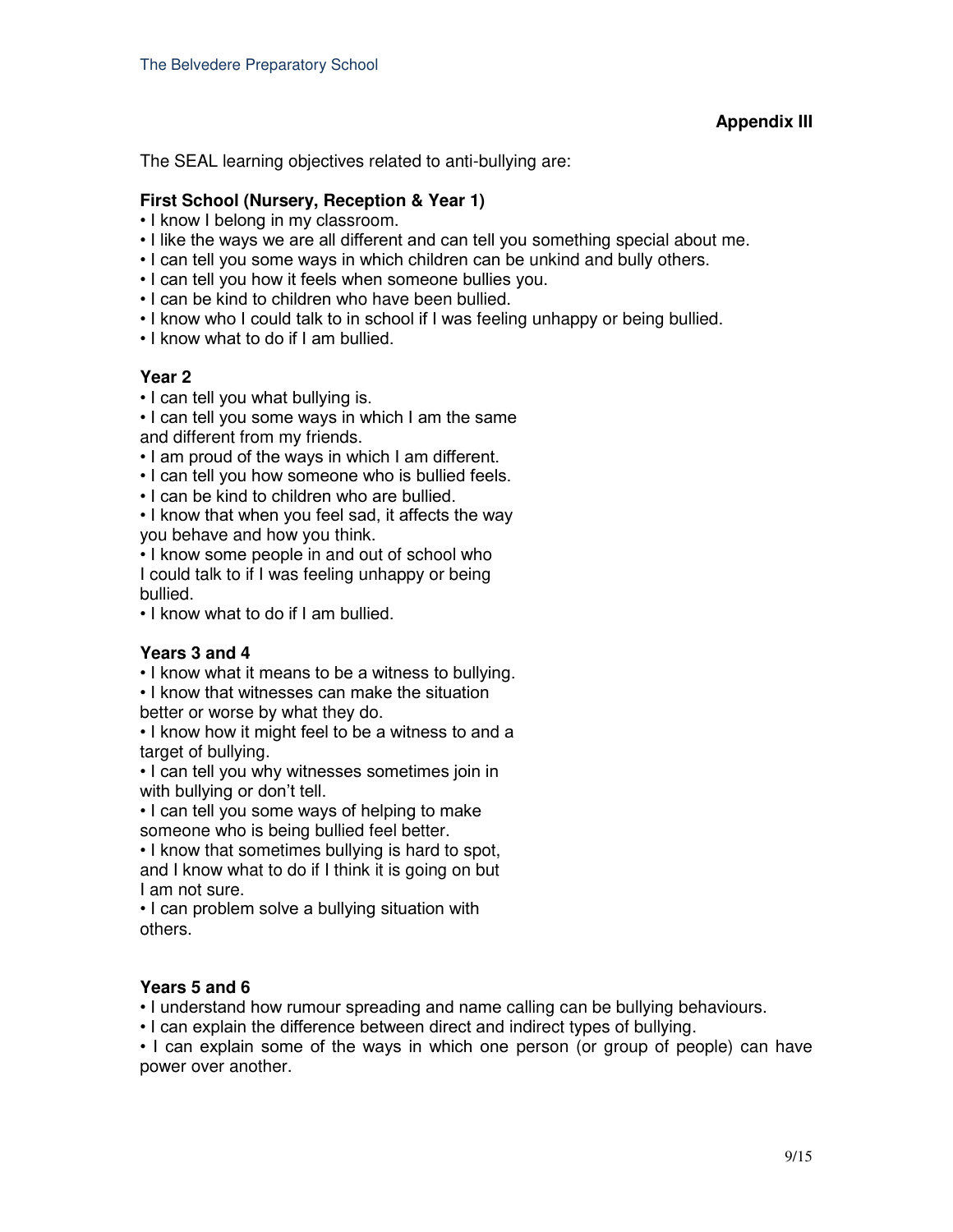#### **Safe to Learn**

Opportunities to promote anti-bullying messages through the curriculum

- I know some of the reasons why people use bullying behaviours.
- I know some ways to encourage children who use bullying behaviours to make other choices.

• I can tell you a range of strategies which I have for managing my feelings in bullying situations, and for problem solving when I am part of one.

#### **School Council Definition (Autumn Term November 2018)**

*Bullying is a repeated action which cause hurt, either physically or mentally. There are different types of bullying: cyber, physical and verbal.*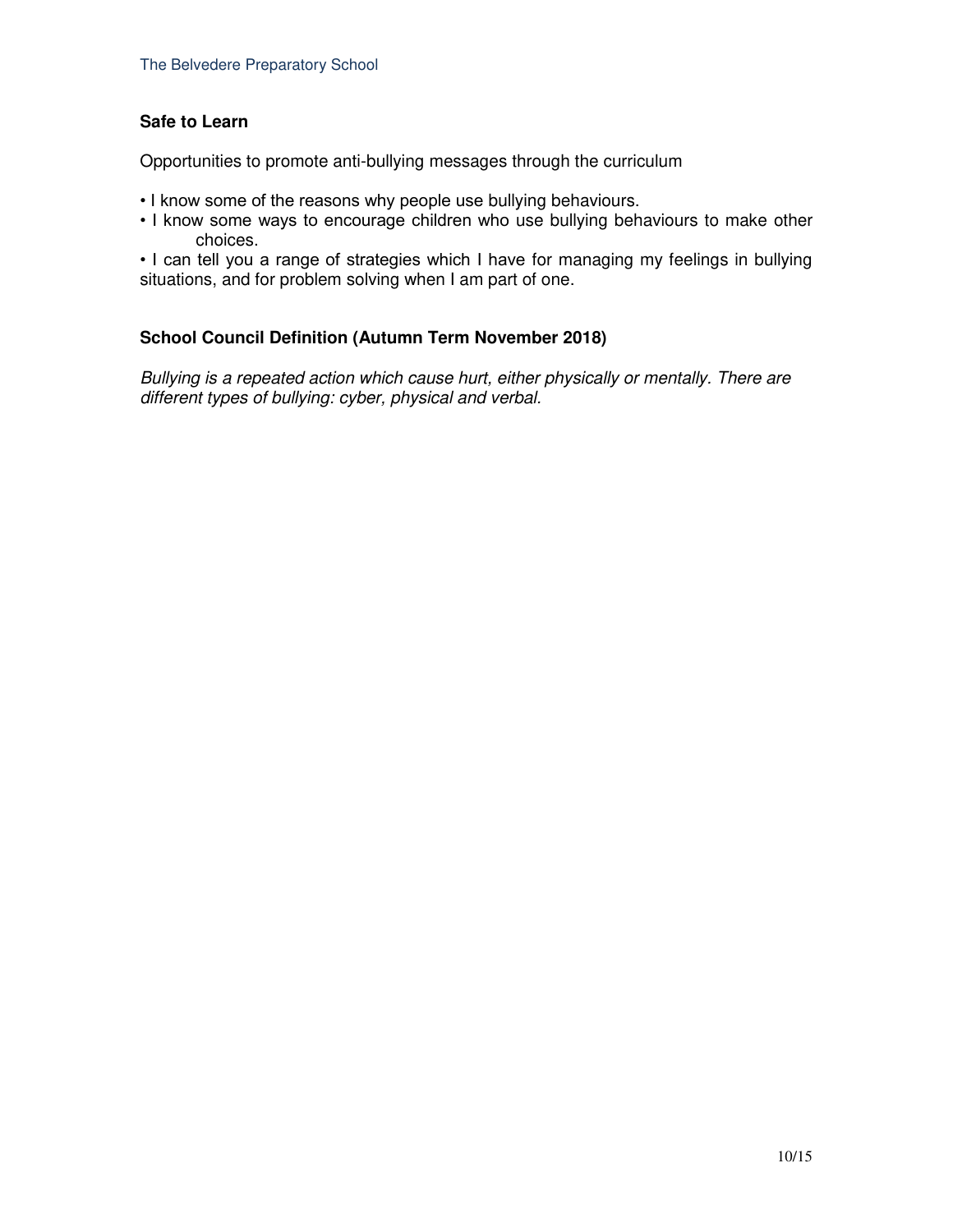#### **What is cyber bulling?**

Cyberbullying is a type of aggression defined by Childnet International as the 'sending or posting of harmful or cruel text or images using the internet or other digital communication devices'. The Anti-Bullying Association has identified seven types of cyberbullying, ranging from abusive text messages, emails and phone calls, to bullying in internet chatrooms, social networking sites and instant messaging:

- **1. Text messages** unwelcome texts that are threatening or cause discomfort.
- **2. Picture/video-clips via mobile phone cameras** images sent to others to make the victim feel threatened or embarrassed.
- **3. Mobile phone calls** silent calls or abusive messages; or stealing the victim's phone and using it to harass others, to make them believe the victim is responsible.
- **4. Emails**  threatening or bullying emails, often sent using a pseudonym or somebody else's name.
- **5. Chatroom bullying**  menacing or upsetting responses to children or young people when they are in a web-based chatroom.
- **6.** I**nstant messaging**  unpleasant messages sent as children conduct real-time conversations online.
- **7. Bullying via websites** use of defamatory blogs (web logs), personal websites and online personal polling sites.

Cyberbullying is insidious; it can be conducted 24 hours a day, seven days a week, following children into their private space and outside school hours. It can be anonymous. The audience is large and can be reached rapidly. Unlike other forms of bullying, a single incident can be experienced as a multiple attack – a video posted to a website can be copied to many different sites. Bystanders can become accessories by passing on a humiliating message. Messages on social networking sites remain there to damage social life and friendships and, in the case of teaching staff, reputation and credibility.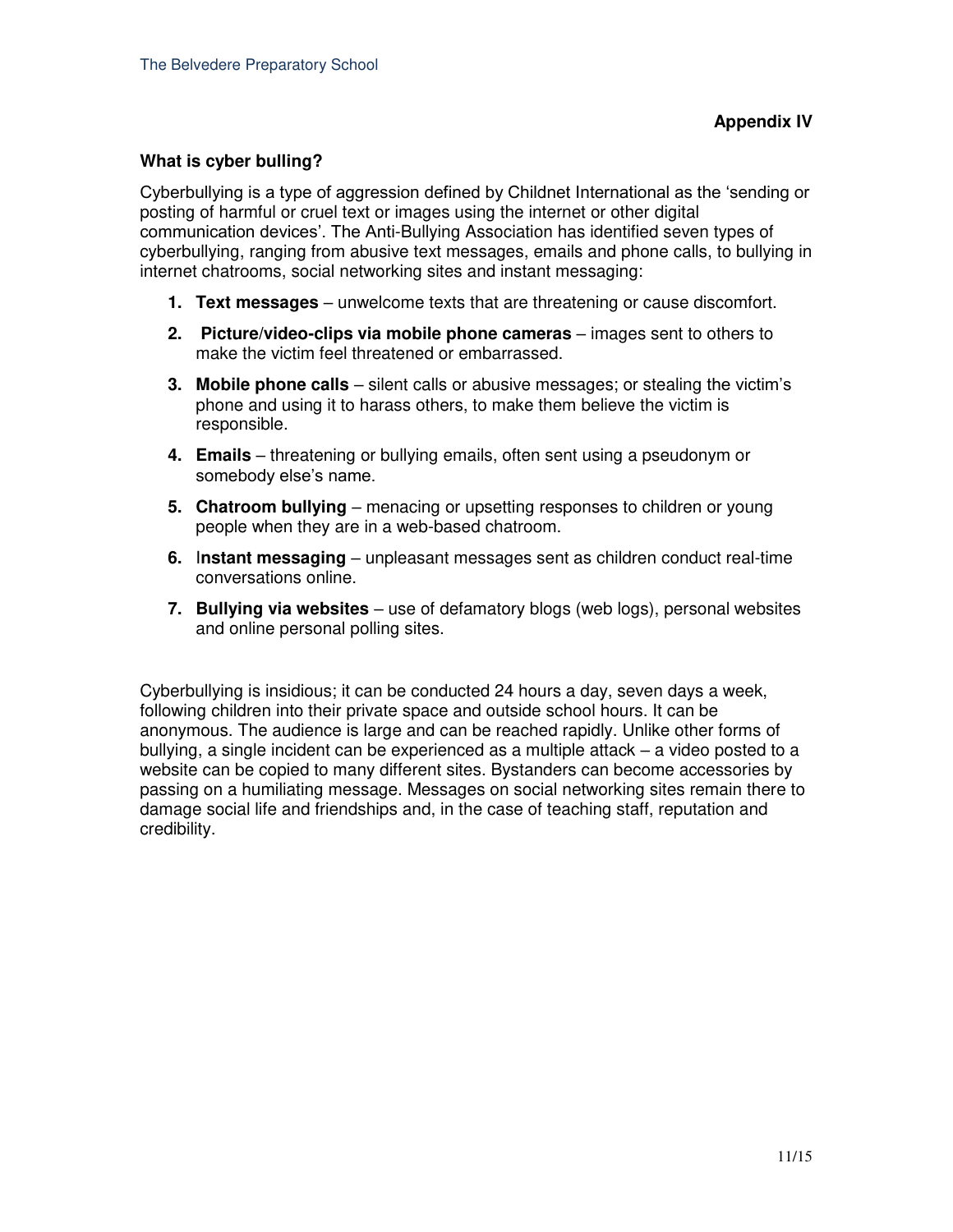**Appendix V (i)** 

### **Bullying Incident Report Form: Logging information F1**

| <b>SECTION A: ALLEGED BULLYING INCIDENT</b>        |                            |               |                |               |            |  |  |
|----------------------------------------------------|----------------------------|---------------|----------------|---------------|------------|--|--|
| Target Ed Name(s) and Year Group(s):               |                            |               |                |               |            |  |  |
|                                                    |                            |               |                |               |            |  |  |
|                                                    |                            |               |                |               |            |  |  |
|                                                    |                            |               |                |               |            |  |  |
|                                                    |                            |               |                |               |            |  |  |
| EAL                                                | Looked-after child:<br>Y/N |               | Gender:<br>M/F |               | <b>SEN</b> |  |  |
| Member of staff to whom the incident was reported: |                            |               |                |               |            |  |  |
|                                                    |                            |               |                |               |            |  |  |
| Date of incident:                                  |                            |               |                |               |            |  |  |
| Time of incident:                                  |                            |               |                |               |            |  |  |
| Location:                                          |                            |               |                |               |            |  |  |
| Type of bullying                                   |                            | Other:        |                |               |            |  |  |
| <b>Social Exclusion</b>                            |                            | Verbal        |                | Physical      |            |  |  |
| Racist/Cultural                                    |                            | Cyberbullying |                | Sexual/sexist |            |  |  |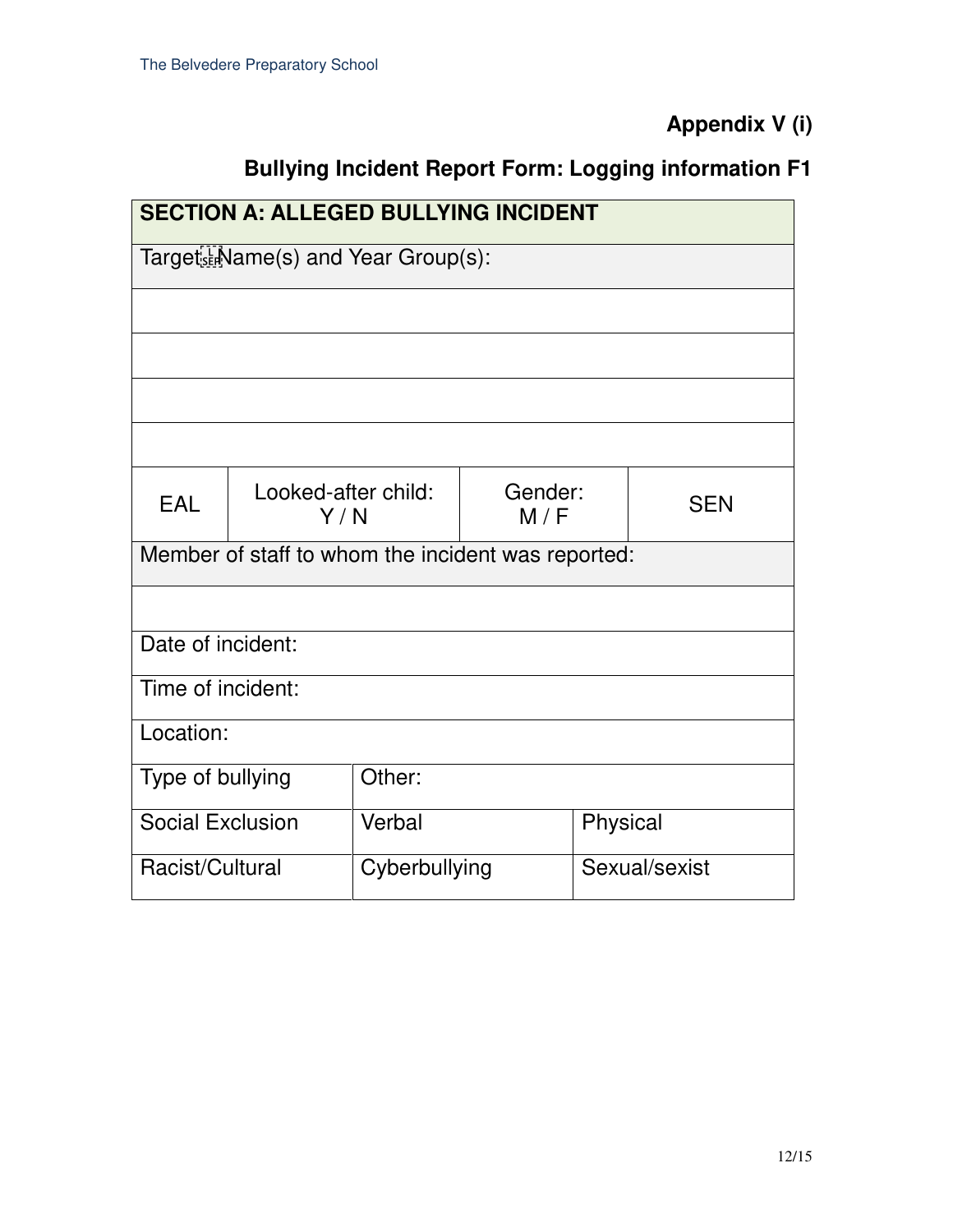### **Appendix V (ii)**

### **Bullying Incident Report Form: Logging information F2**

| <b>SECTION B: Accounts of those involved: 1/1</b> |                |             |                     |  |  |  |
|---------------------------------------------------|----------------|-------------|---------------------|--|--|--|
| <b>Target</b>                                     | <b>Witness</b> | Perpetrator | Parent /Carer       |  |  |  |
|                                                   |                |             | <b>Staff Member</b> |  |  |  |
| Name:                                             |                |             |                     |  |  |  |
|                                                   |                |             |                     |  |  |  |
|                                                   |                |             |                     |  |  |  |
|                                                   |                |             |                     |  |  |  |
|                                                   |                |             |                     |  |  |  |
|                                                   |                |             |                     |  |  |  |
|                                                   |                |             |                     |  |  |  |
|                                                   |                |             |                     |  |  |  |
|                                                   |                |             |                     |  |  |  |
|                                                   |                |             |                     |  |  |  |
| Time and Date:                                    |                |             |                     |  |  |  |

**Notes**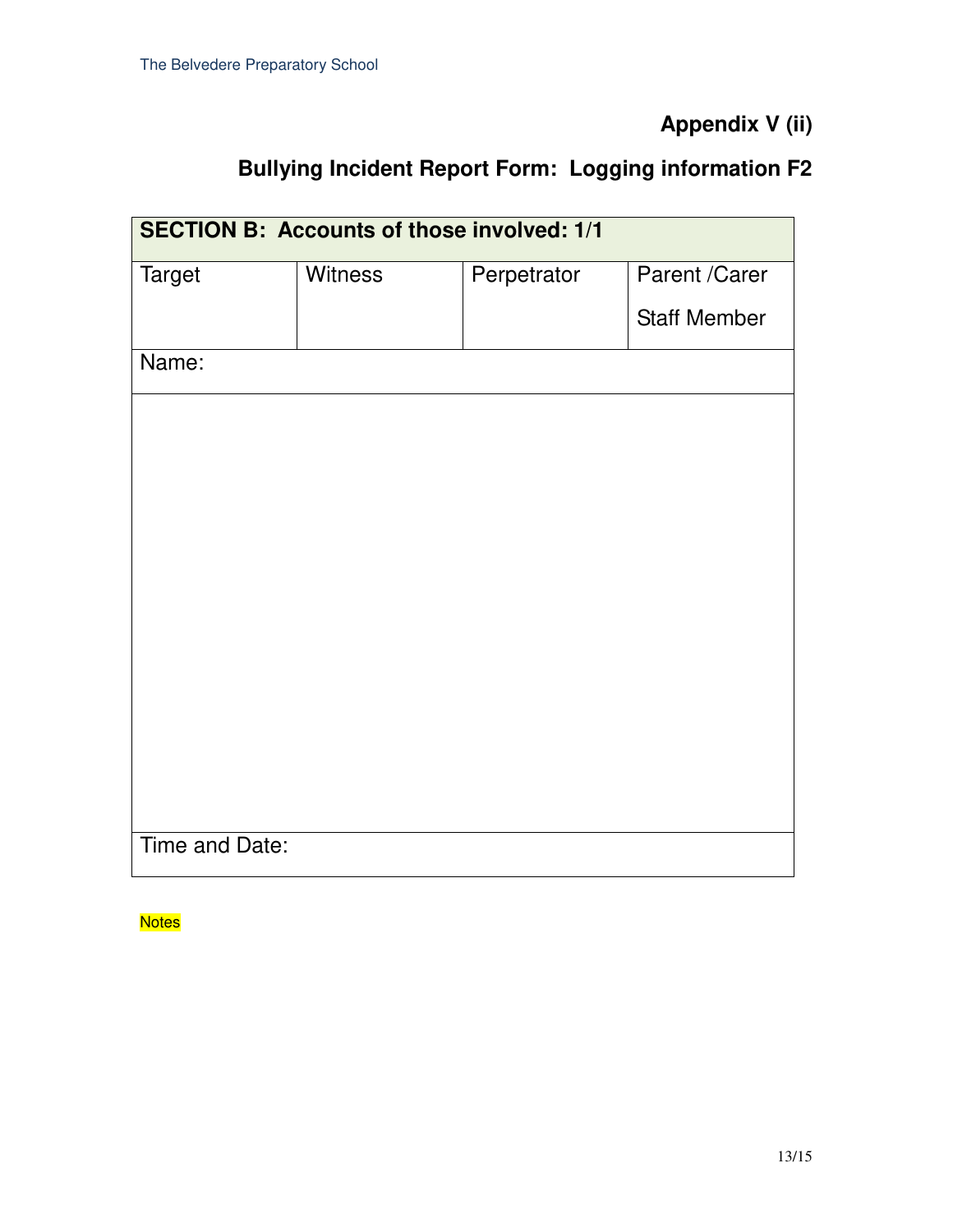### **Appendix V (iii)**

## **Bullying Incident Report Form: Logging information F3**

| <b>SECTION C: ACTION TAKEN</b>                                                       |            |  |  |  |  |
|--------------------------------------------------------------------------------------|------------|--|--|--|--|
| Completed by:                                                                        |            |  |  |  |  |
| Details of immediate action taken:                                                   |            |  |  |  |  |
|                                                                                      |            |  |  |  |  |
|                                                                                      |            |  |  |  |  |
|                                                                                      |            |  |  |  |  |
|                                                                                      |            |  |  |  |  |
| Parent of target informed:                                                           | Yes / $No$ |  |  |  |  |
| Date:                                                                                | Time:      |  |  |  |  |
| Parent of target informed:                                                           | Yes / No   |  |  |  |  |
| Date:                                                                                | Time:      |  |  |  |  |
| Monitoring of action taken and details of follow up and longer term<br>action taken: |            |  |  |  |  |
|                                                                                      |            |  |  |  |  |
|                                                                                      |            |  |  |  |  |
|                                                                                      |            |  |  |  |  |
|                                                                                      |            |  |  |  |  |
|                                                                                      |            |  |  |  |  |
|                                                                                      |            |  |  |  |  |
|                                                                                      |            |  |  |  |  |
| Time and Date:                                                                       |            |  |  |  |  |